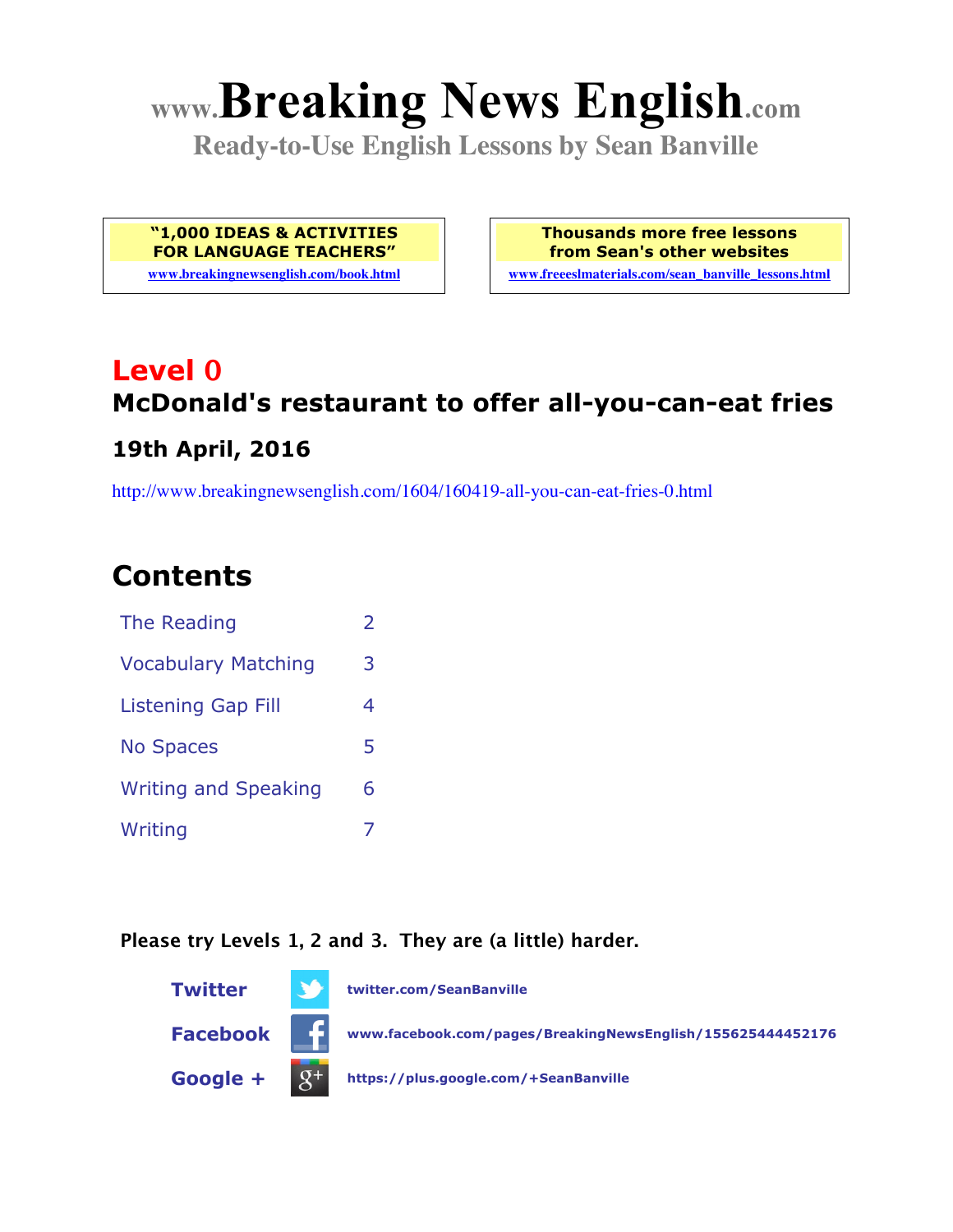## **THE READING**

From http://www.breakingnewsenglish.com/1604/160419-all-you-can-eat-fries.html

A McDonald's restaurant will soon have all-you-can-eat French fries. McDonald's called it the restaurant "of the future". It will have armchairs and a play space for children. Customers can order food from their table and choose their own fillings. The owner said people can build the burger of their dreams. The new boss of McDonald's has tried many things to make

more profit. These include an all-day breakfast menu and touch-screen ordering. However, health campaigners say allyou-can-eat fries will make people fatter. They say McDonald's should have healthier food. One customer will go to

McDonald's more often for the fries.

Sources: http://www.**inquisitr.com**/3005569/st-joseph-missouri-to-open-the-McDonald's-of-the-future/ http://www.**dailydot.com**/lol/future-McDonald's-all-you-can-eat-fries/ http://www.**businessinsider.com**/McDonald's-new-restaurant-offers-all-you-can-eat-fries-2016-4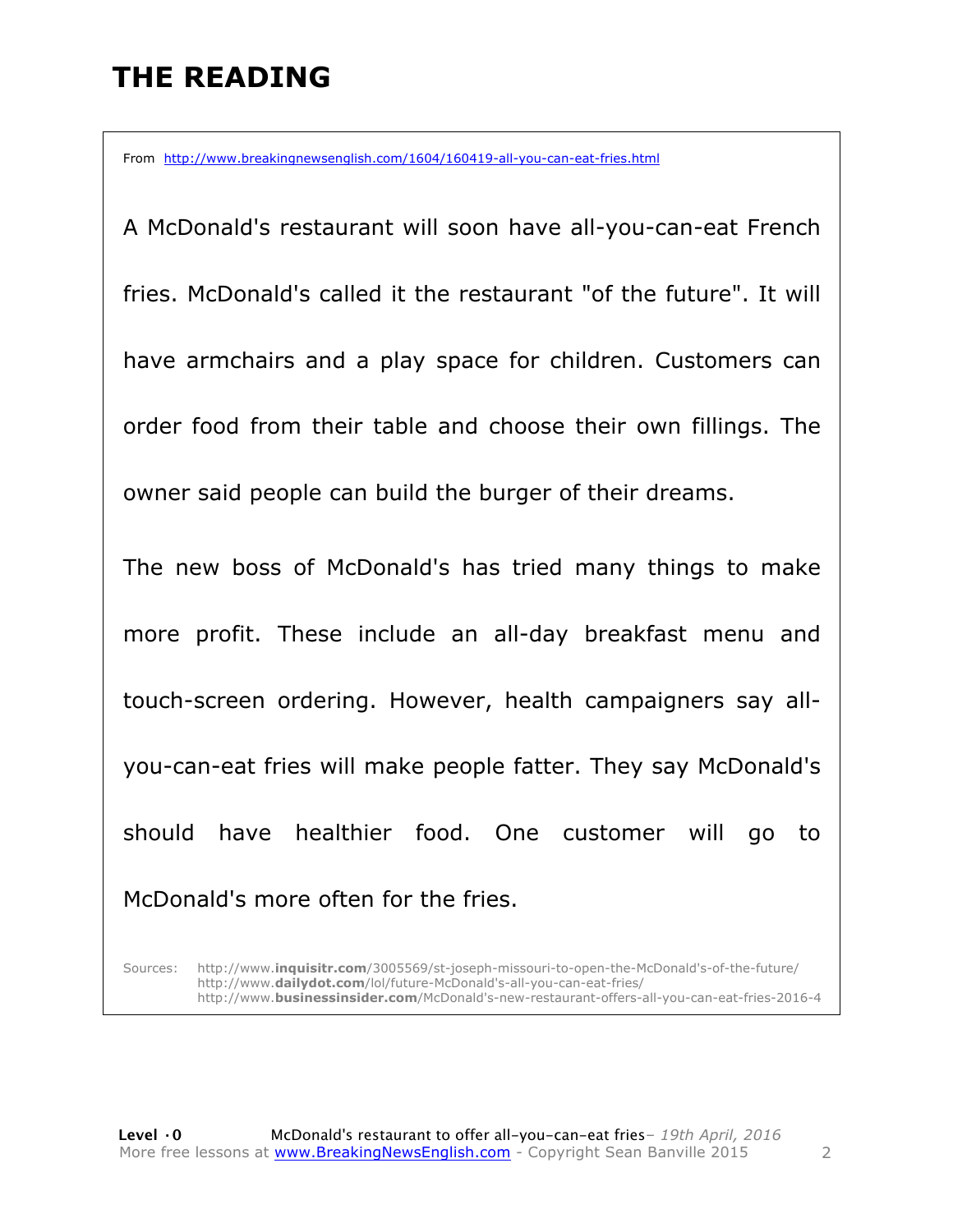# **VOCABULARY MATCHING**

From http://www.breakingnewsenglish.com/1604/160419-all-you-can-eat-fries.html

#### **PARAGRAPH ONE:**

| 1. | all-you-can-eat  | a. | order food      |
|----|------------------|----|-----------------|
| 2. | the restaurant   | b. | armchairs       |
| 3. | It will have     | c. | fillings        |
| 4. | a play space     | d. | French fries    |
| 5. | Customers can    | e. | "of the future" |
| 6. | from             | f. | of their dreams |
| 7. | choose their own | g. | their table     |
| 8. | build the burger | h. | for children    |

#### **PARAGRAPH TWO:**

| 1. | The new boss                    | a. | campaigners     |
|----|---------------------------------|----|-----------------|
| 2. | tried many                      | b. | menu            |
| 3. | make more                       | c. | things          |
| 4. | an all-day breakfast            | d. | people fatter   |
| 5. | touch-                          | e. | of McDonald's   |
| 6. | health                          | f. | food            |
| 7. | all-you-can-eat fries will make | g. | profit          |
| 8. | healthier                       | h. | screen ordering |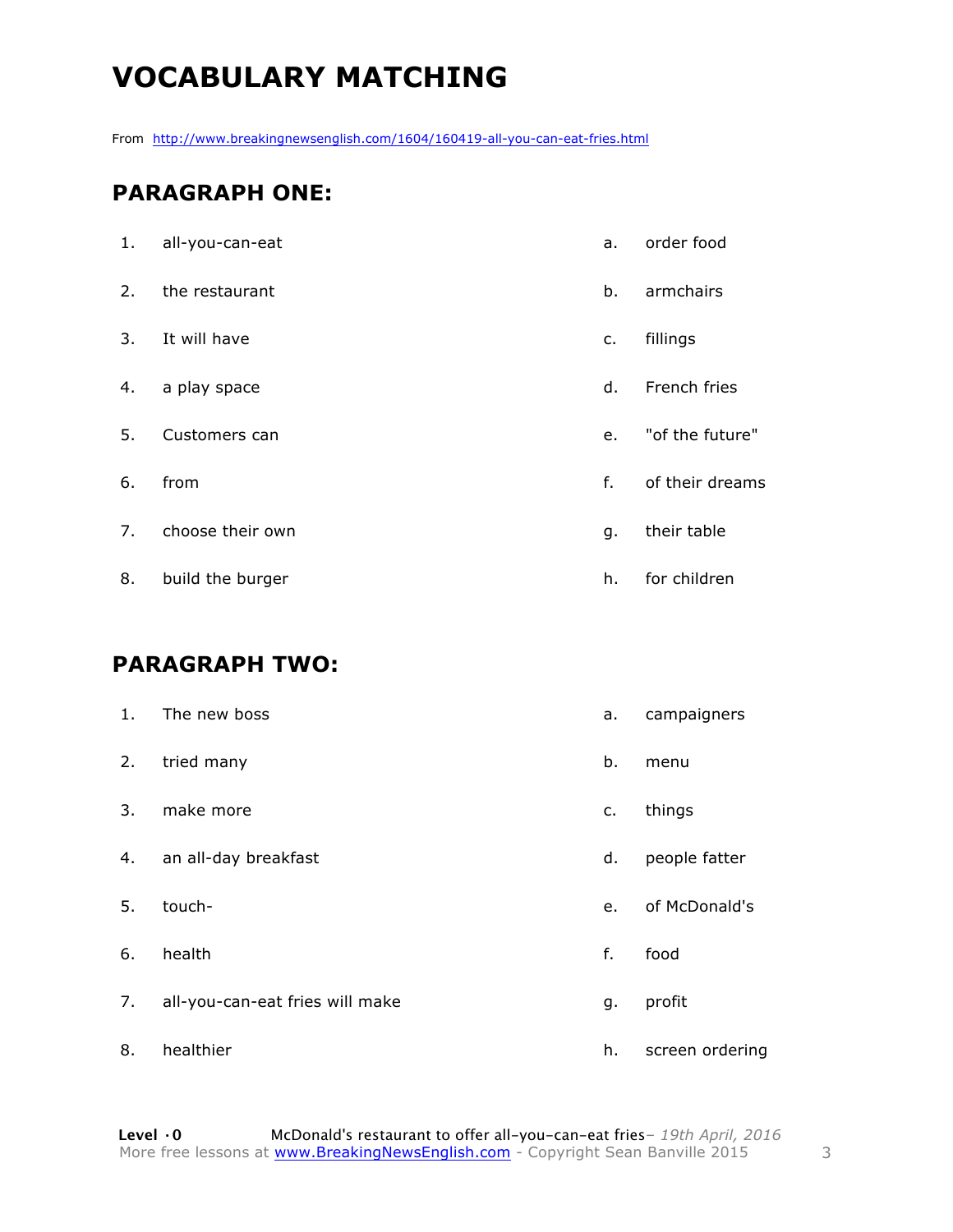### **LISTEN AND FILL IN THE GAPS**

From http://www.breakingnewsenglish.com/1604/160419-all-you-can-eat-fries.html

| A McDonald's restaurant (1) _________________________ all-you-can-               |
|----------------------------------------------------------------------------------|
|                                                                                  |
|                                                                                  |
| and a (4) ___________________________ children. Customers can order              |
|                                                                                  |
| owner said people can build the burger (6) _____________________.                |
| The new boss of McDonald's (7) __________________________________ things to      |
| make more profit. These (8) _______________________-day                          |
| breakfast menu (9) ________________________ ordering. However,                   |
| health (10) _________________________-you-can-eat fries will make                |
|                                                                                  |
| food. One customer will go to McDonald's (12) __________________________________ |
| the fries.                                                                       |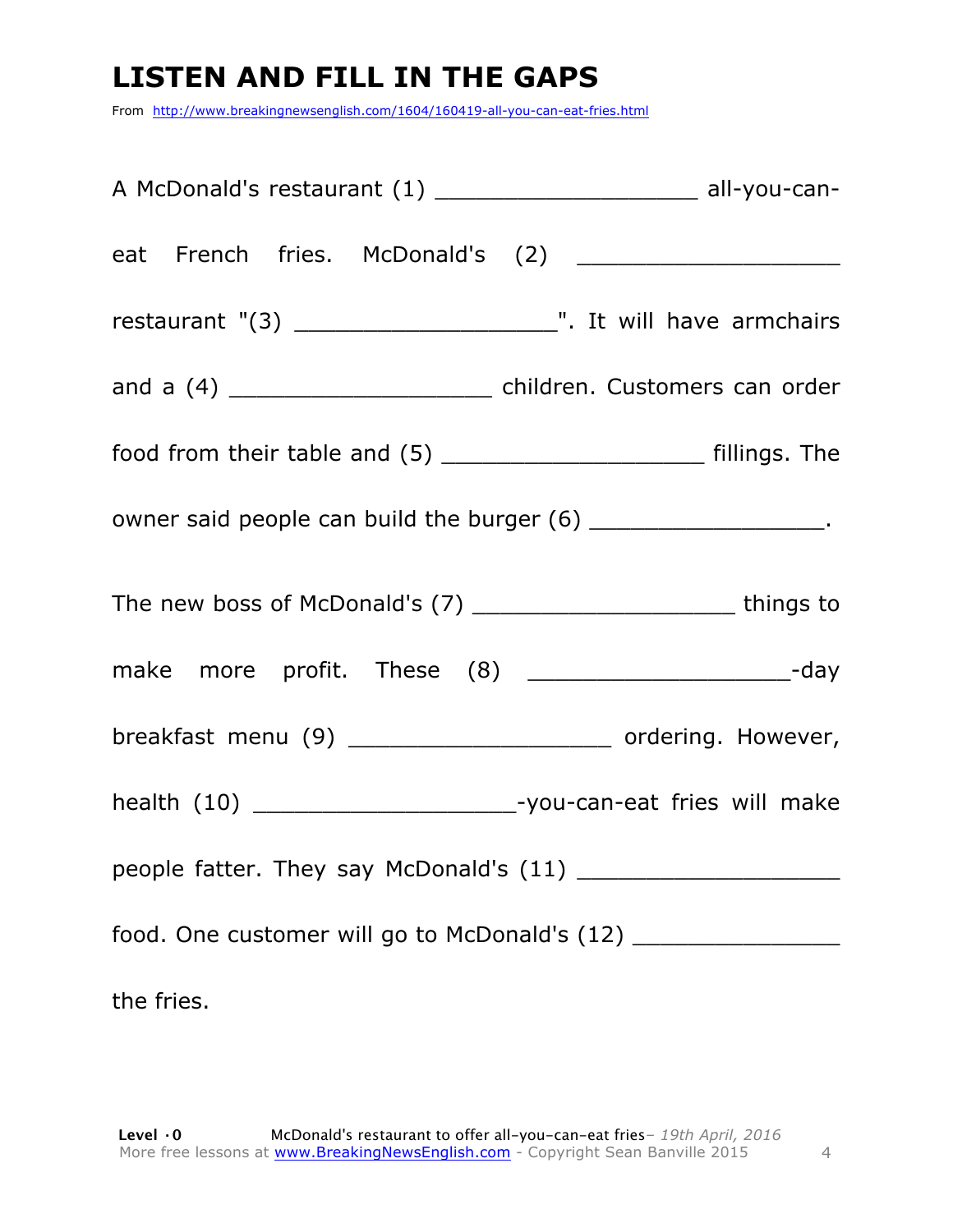# **PUT A SLASH ( / )WHERE THE SPACES ARE**

From http://www.breakingnewsenglish.com/1604/160419-all-you-can-eat-fries.html

AMcDonald'srestaurantwillsoonhaveall-you-can-eatFrenchfri

es.McDonald'scalledittherestaurant"ofthefuture".Itwillhavearmchai

rsandaplayspaceforchildren.Customerscanorderfoodfromtheirtable

andchoosetheirownfillings.Theownersaidpeoplecanbuildtheburgero

ftheirdreams.ThenewbossofMcDonald'shastriedmanythingstomake

moreprofit.Theseincludeanall-daybreakfastmenuandtouch-scree

nordering.However,healthcampaignerssayall-you-can-eatfrieswi

llmakepeoplefatter.TheysayMcDonald'sshouldhavehealthierfood.O

necustomerwillgotoMcDonald'smoreoftenforthefries.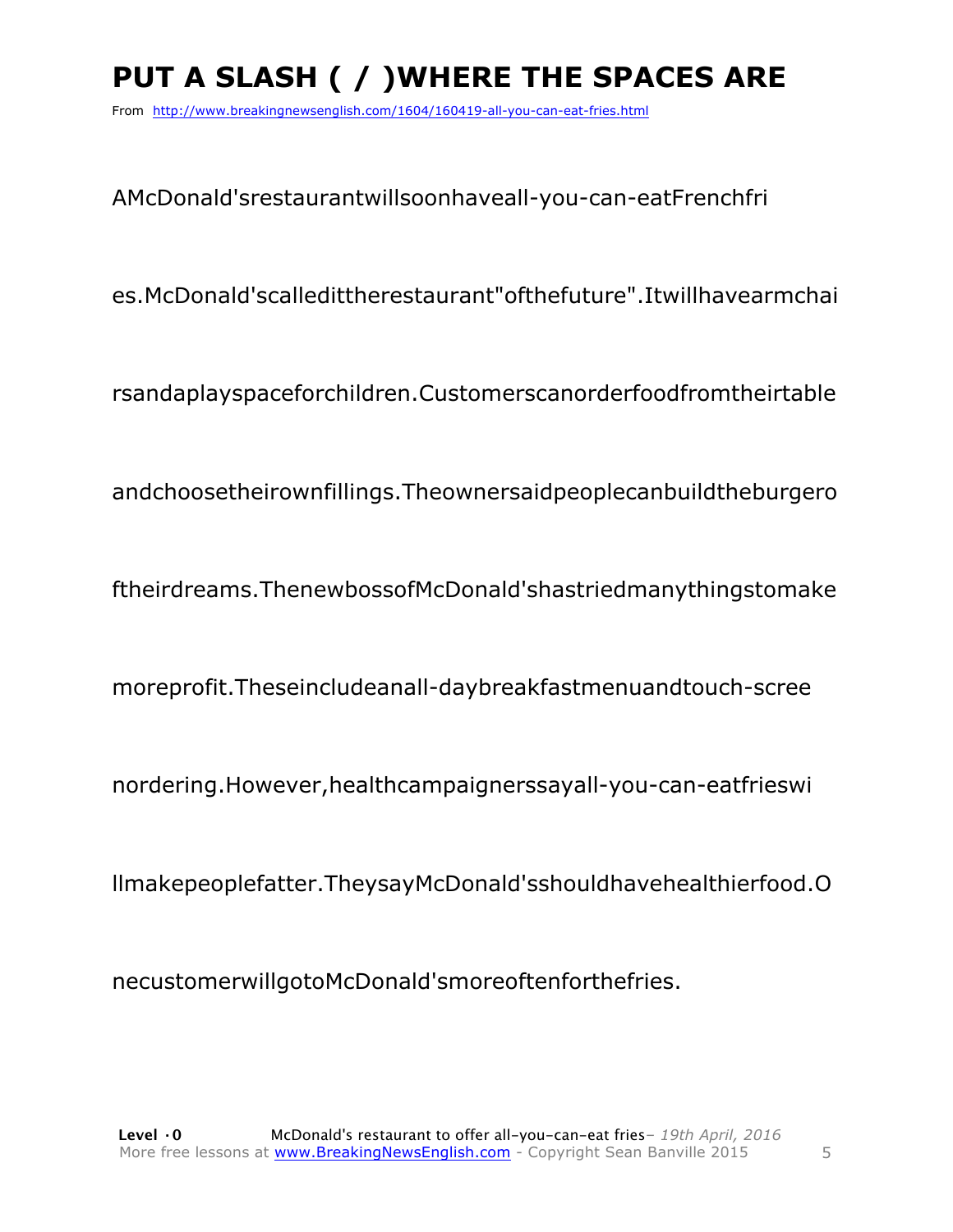### **WRITE QUESTIONS & ASK YOUR PARTNER(S)**

Student A: Do not show these to your speaking partner(s).

*McDonald's restaurant to offer all-you-can-eat fries – 19th April, 2016* More free lessons at www.BreakingNewsEnglish.com

# **WRITE QUESTIONS & ASK YOUR PARTNER(S)**

-----------------------------------------------------------------------------

Student B: Do not show these to your speaking partner(s).

| a) |  |  |
|----|--|--|
| b) |  |  |
| c) |  |  |
| d) |  |  |
| e) |  |  |
| f) |  |  |
|    |  |  |